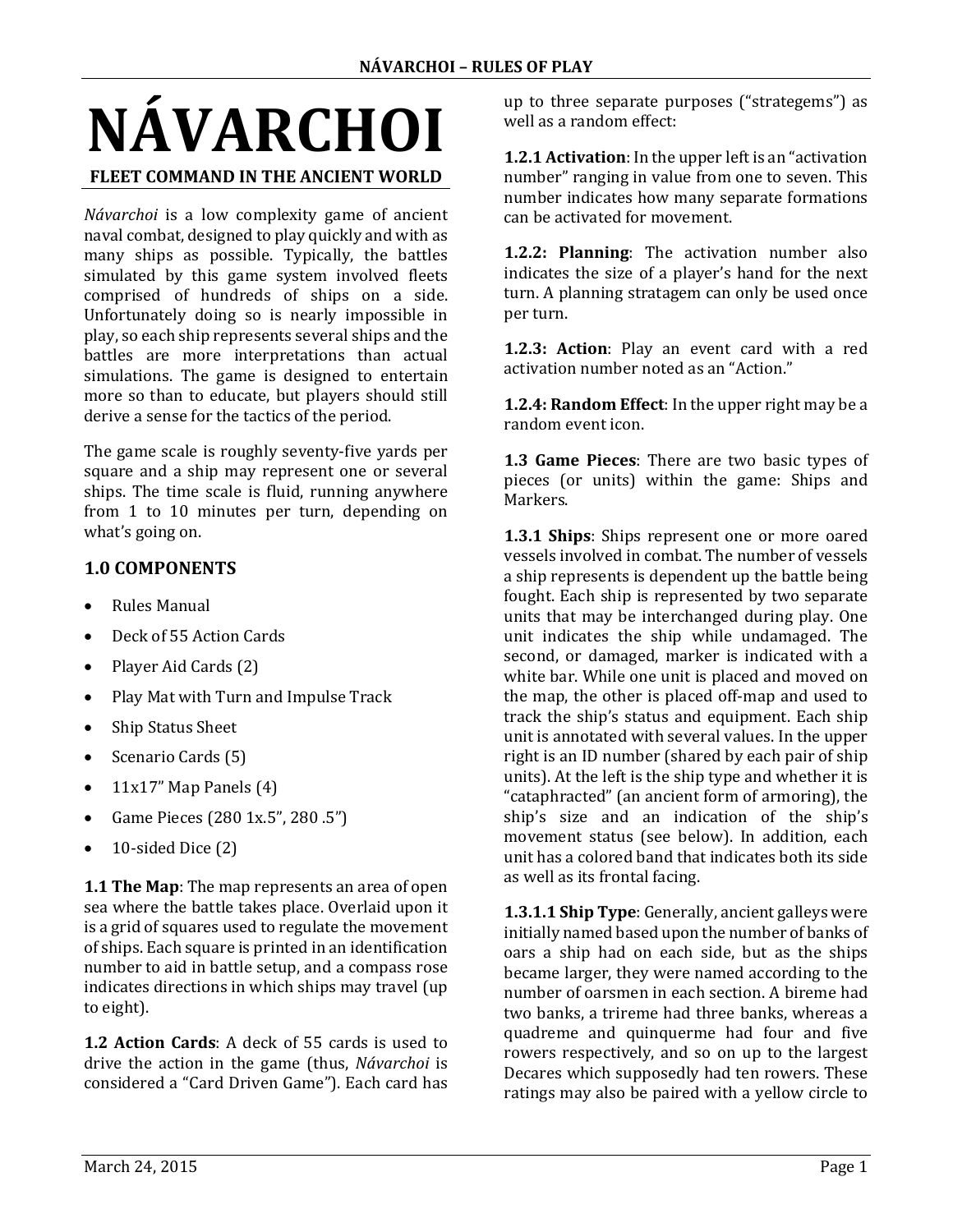show the ship is also cataphracted and/or an "L" to show that the ship is Liburnian.

**1.3.1.2 Ship Size:** The Ship Size rating varies in value from two to five, with the larger ships having the larger numbers.

**1.3.1.3 Movement Status**: Ships have four possible movement statuses (each indicated by the value in the lower left of the unit): Full Speed  $(F)$ , Cruising Speed  $(C)$ , Damaged  $(D)$  or Immobile  $(I)$ . A ship's speed indicates how far (or fast) a ship can be moved when activated. When changing speeds from Full to Cruising (or vice-versa), flip the ship counter over to reflect its current speed. When necessary (usually owing to damage from combat), replace a ship's counter with its subsidiary unit to indicate its Damaged or Immobile status. 

**1.3.1.4 Ship Status Tracking:** During the course of play, the status of each ship and how it is equipped is tracked using the markers described below. In order to keep track of a specific ship's assigned markers, place its markers on top of or near the ship unit that is not currently on the map. For instance, if the "damaged" ship unit is in play, keep the markers near its sister "undamaged" ship unit off-map (or vice versa, as needed).

**1.3.2 Markers:** Markers are units placed on top of ships to indicate specific changes in status. If these markers are placed on the unused ship counter off-map, unless specified otherwise. These include: 

**1.3.2.1 Activation**: These markers are placed on an activated ship on the map following its activation. The color/side of the marker indicates the fatigue status of the crew.

**1.3.2.2 Grappled**: These markers indicate when two opposing ships on the map have been grappled together. Grappled ship crews may engage in melee combat or attempt to cut free of the enemy ship.

**1.3.2.3 Towers:** These markers indicate ships that gain a tower bonus in combat.

**1.3.2.4 Ballistae**: These markers indicate ships that are armed with a Ballista.

**1.3.2.5 Harpax or Corvus**: These markers indicate ships that are equipped with these boarding devices.

**1.3.2.6 Manpower:** These markers indicate the current number of manpower points a ship has. When a ship takes crew damage, its manpower rating decreases. A ship's manpower rating never drops below '1.' This marker may be placed under other markers (or the unused ship counter) to keep it hidden from the other player. It need only be revealed when the Manpower value is included in a combat calculation.

**1.3.2.7 Awash:** A ship that has sunk is marked with an Awash marker on the map. These markers move with the wind and present obstacles to movement for active ships.

**1.3.2.8 Captured/Recaptured:** A ship that loses a melee combat is captured by the enemy. Place these markers on the captured ship on the map. Captured ships automatically have a manpower value of '1' and can be recaptured.

**1.3.2.9 Other Markers:** A Turn marker is also included to keep track of the progress of a battle and a Wind marker is included to note the direction the wind is blowing.

**1.4 Turn Track:** A Turn Track is provided on a card. The track is used to monitor how far along the battle has progressed. Each scenario indicates the maximum number of turns they will last. Once the Turn marker is advanced past this limit, the scenario is over. The Turn Track runs from Turn 1 to 10. When moving beyond Turn 10, flip the Turn marker over to its "Turn  $+10$ " side to progress as far as Turn 20.

**1.5 Dice**: *Návarchoi* is played using a ten-sided die. At least one die is required to play, but having two available (one for each player) is preferable. A '0' is read as a zero (not a ten).

# **2.0 SEQUENCE OF PLAY**

*Návarchoi* is played out according to a specific process as described below:

A. *Players determine Hand Sizes for the turn*

B. *Determine Initiative*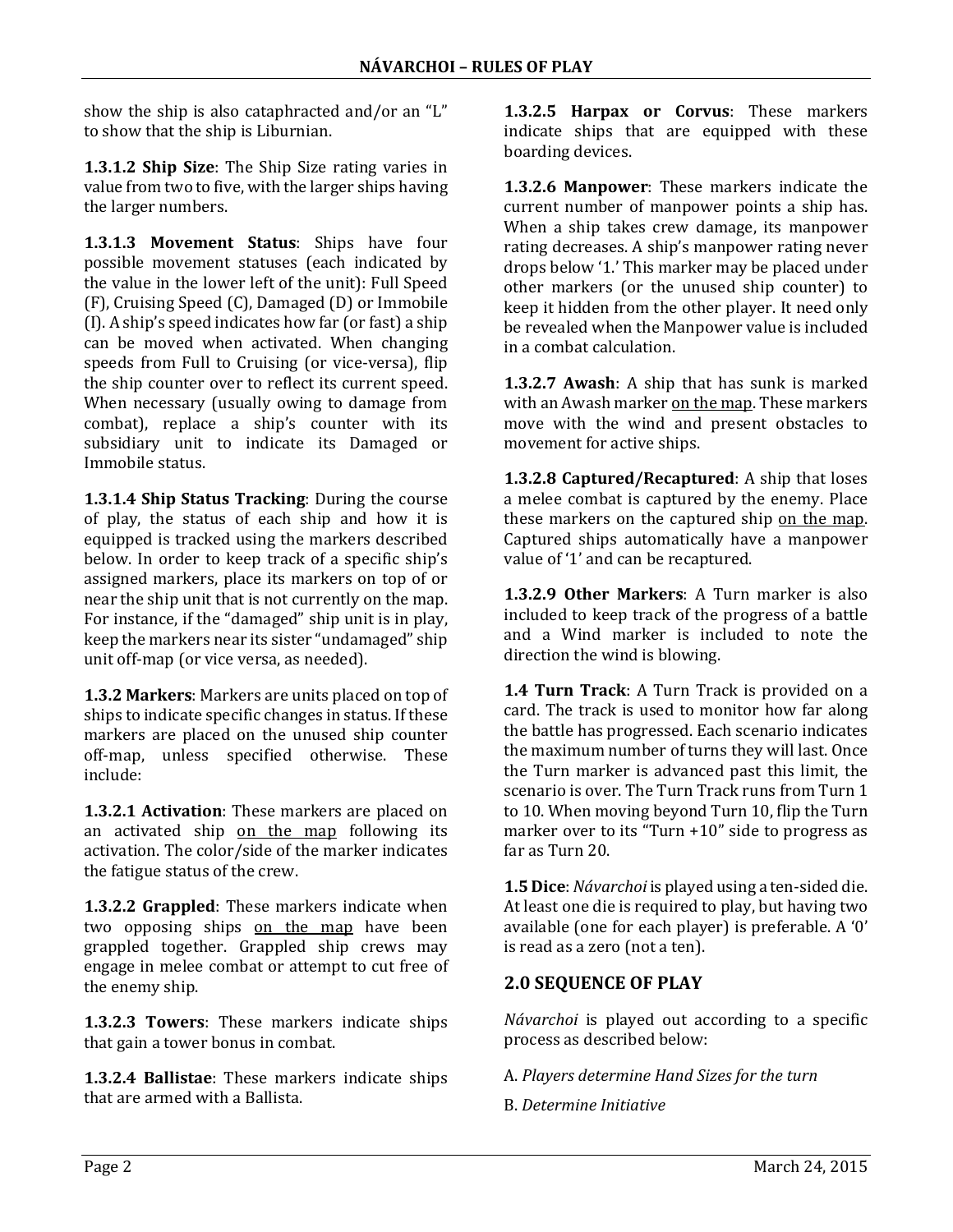#### C. *Action Cycle*

- 1. Both players select a card for the cycle. placing it face down before them. If only one player can do so, the card is played face‐up.
- 2. Both players announce the stratagem they'll be using during the activation (Activation, Planning, or Action). The player holding the initiative makes this declaration second.
- 3. Any Actions are noted and/or resolved, and any Planning cards placed aside, face down. Activations are then resolved formation by formation, according to the Activation Impulse Table.
- 4. After all Impulses have been completed, return to Step A until each player either has no formations left to activate or cards left to play.
- D. *Out of Command ships (if any) are moved.*
- E. *Melee Phase*
- F. *Players set ship speeds for the following turn.*
- G. *Random Event*
- H. *Turn Advance*

**2.1 Hand Size Determination Phase**: Each player reveals their Planning card to specify their hand size for that turn. A single card may always be retained for this purpose. A player opting not to use a Planning card rolls a die to determine their hand size, per the chart below:

|  | Hand Size |
|--|-----------|
|--|-----------|

- 0‐4: 3 Cards
- 5‐7: 4 Cards
- 8‐9: 5 Cards

One player deals each a number of cards to bring their card counts up to their determined hand sizes. If a player holds more cards than the determined hand size, no cards may be taken. This step is skipped during the first turn as the number of cards each player starts with is defined by the scenario setup.

**2.2 Initiative**: Both players roll a die and add their fleet's Quality rating. The high roller gains the initiative for the turn. Ties are won by the player who held the initiative during the previous turn. The player who held the initiative during the previous turn deducts the number of turns the initiative has been held from the die roll (ex: a player holding the initiative for three consecutive turns would reduce the die roll by 3). Use the Initiative marker to keep track of the number of turns a side has held the Initiative.

**2.3 Action Cycle**: During the Action Cycle, players play cards to affect their ships through movement, combat and other special activities noted on Action cards. At the beginning of each Action Cycle, both players place a selected card face down. These cards may be used for up to three separate stratagems, as noted below. The player who does not currently hold the initiative makes this declaration first.

**2.3.1 Passing**: If a player has no playable cards and no inactive ships, he must pass. In these situations, the other player simply plays a card, announces its purpose and resolves its play accordingly. 

**2.3.2 Holding Cards:** If a player has activated all his ships, he may opt to pass rather than play a card. A player may not pass if he still has inactive, mobile ships. Any cards that cannot be played to activate ships are carried over to the following turn. 

**2.4 Stratagems:** At the beginning of each iteration of the Action Cycle, players play cards and note their type. Cards can be used for one of three things: 

**2.4.1 Planning**: A player may set a card aside facedown to set their hand size for the following turn. The hand size is equal to the Activation value of this card. Only one Planning stratagem may be played during a turn.

**2.4.2 Action Card:** A player may discard a card with a red Action value and complete the details of the event printed on it. Action Cards are always resolved prior to Activation Cards. If both players play an Action card, the one with the higher Activation value is resolved first. If the Activation values are the same, the Actions are resolved in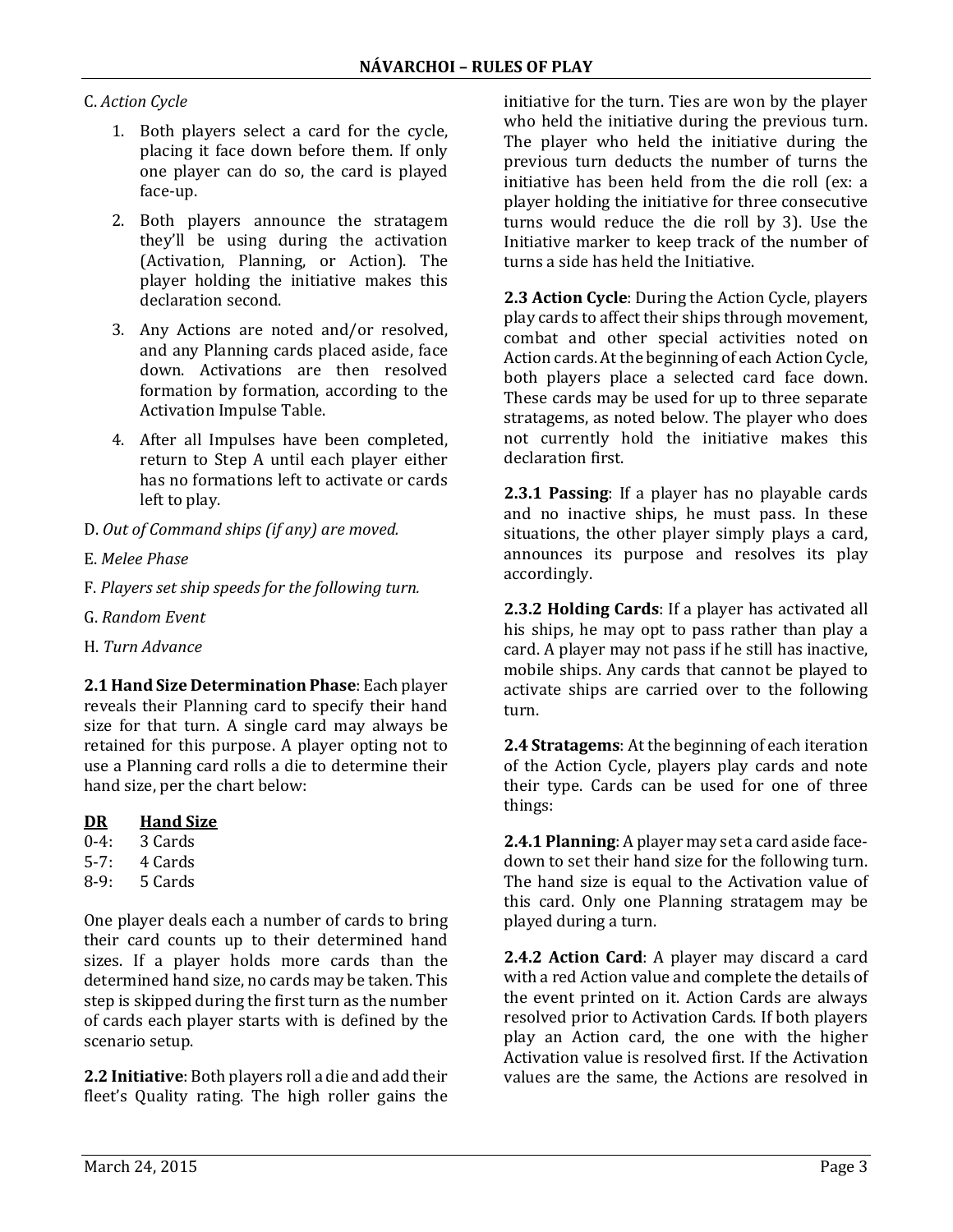the order preferred by the player holding the initiative. 

**2.4.3 Activation Card:** The discarded card is used to activate a number of formations equal to the Activation value on the card. Bonus cards may be played in addition to it.

**2.4.4 Erroneous Card Play:** If a card is played in a fashion that is later determined to not be allowed, the card becomes an Activation Card by default. If there are no formations available to activate, the card is simply discarded and the player takes no action on that turn.

**2.5 Activation Cycle:** When one or both players play an Activation card, the Activation Cycle begins where players activate formations of ships for movement and combat. The Activation Cycle is broken up into up into seven Impulses. Use the Impulse marker to keep track of the current impulse. A player can activate one of their formations during specific Impulses as shown on the Impulse Track. The Impulses on which a player can activate a formation is based upon the Activation number on the Activation card played. If both players play Activation cards with the same value, they will activate formations in the same  $Impulse(s)$ , with the player holding the initiative deciding which player activates their formation first. When sharing an Impulse, the player moving second cannot move any ships until the first player has completed his ships' movement.

|  | $3-4-5-6-7$ 2-4-5-6-7 1-3-5-6-7 2-4-5-6-7 3-4-5-6-7 |  | $6 - 7$ |
|--|-----------------------------------------------------|--|---------|
|  |                                                     |  |         |

*Example: Player A plays an Activation card with a value of 3. Player B plays an Activation card with a value of 5. Player A will activate a formation on Impluses 2, 4, and 6. Player B will activate a formation on Impluses 2, 3, 4, 5, and 6. Assuming that Player A holds the initiative, he will have the option to activate his formation first or second on the shared Impulses 2, 4, and 6.*

**2.6 Formation Definition**: A formation is a group of ships that are activated using a single Activation point. Thus, formations provide an efficient way to move and attack with a fleet. In order to be considered part of a formation, a ship must meet the following criteria:

- 1. The ship may not have been activated.
- 2. The ship may not be Immobile or Grappled.
- 3. The ship must be within one square of any other ship in the same formation.
- 4. The ship must be facing no more than one directional point off of the facing of the nearest other ship in the same formation.
- 5. All ships must be moving at the same rate (Cruise, Fast or Damaged).

In addition to these individual criteria, a formation may include a number of ships up to a fleet's Quality rating. A formation may comprise a single ship. 

**2.7 Ship Activation**: When activated as part of a formation, ships are moved one by one and may attack in any number of ways (see Combat) while moving. Each activated ship follows this sequence:

**2.7.1 Determine Speed:** Review the Movement Status of the selected ship to determine how far is can or must move. Damaged ships may expend up to three Movement Points (MP). Ships at Cruise may expend up to eight MP. Ships at Full speed must expend at least nine MP and can expend up to twelve MP.

**2.7.2 Move/Attack:** The activated ship is moved through the grid of squares according to the Movement rules and may attack according to the Combat rules.

**2.7.3 Continuance:** The active player now selects another ship in the active formation and follows the two previous steps.

**2.7.4 Determine Fatigue:** When the selected formation has completed its movement, the owing player determines its Fatigue status, per the Fatigue rules, and marks each ship with either a red or yellow Activated marker, as appropriate.

**2.8 Out of Command**: Any ships not activated during the Activation Cycle are considered Out of Command. Each player deals with all of his Out of Command ships at once, with the player holding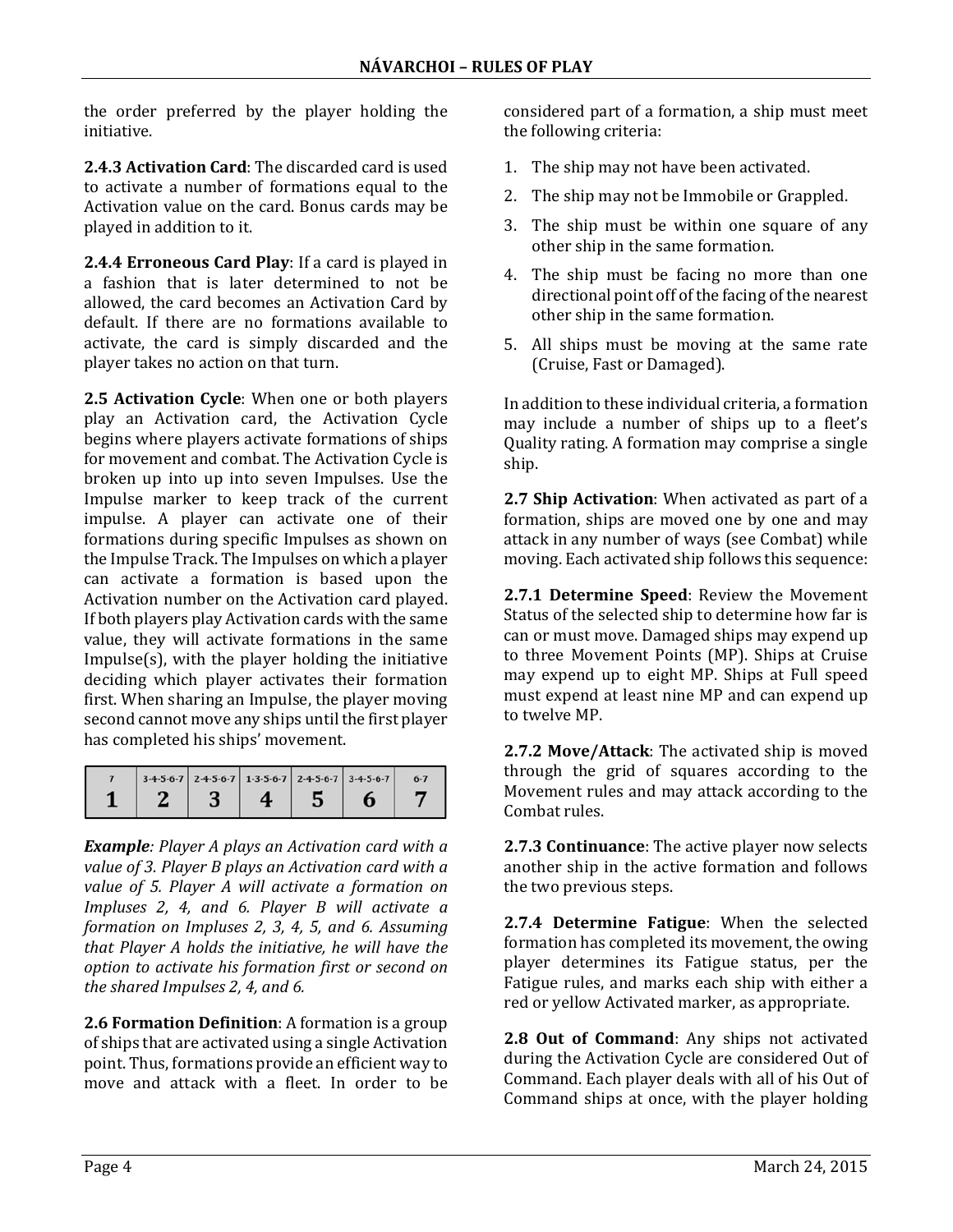the initiative indicating who does so first. Each Out of Command Ship set to move at Full Speed must advance one square forward, unless a ship (friendly or enemy) occupies that location, in which case it holds position. Each Full Speed ship is marked with a red Activation marker. Once the Full Speed ships have been marked, all other Out of Command ships are also marked with red Activation markers. Once the first player has marked all of their Out of Command ships, the other player follows the same process. In no case may an Out of Command ship initiate an attack.

**2.9 Melee or Disengage**: After all movement is completed, the player holding the initiative specifies who makes the first decision to initiate melee or attempt to disengage a grappled ship. Players then alternate selecting ships and making this decision. Ships that have more than one Manpower point may attempt capturing an enemy ship to which it is grappled through melee. If multiple ships are grappled to a single enemy ship, all may be activated simultaneously. Any grappled ship that does not initiate melee may try to disengage. Once a player opts not to initiate melee or disengage, they may not do either for the duration of the turn. The phase ends when both players pass in sequence.

**2.10 Speed Determination**: Players set the Movement Status of their ships for the upcoming turn, with the player holding the initiative doing so last. Activation markers are removed from Damaged and Immobile ships, regardless of color. Ships with red activation markers are set to Cruise speed. Ships with yellow activation markers are set to Cruise or Full speed at the player's option. Activation markers are removed as Movement statuses are set. Ships set at Cruise speed may optionally raise sails. Place an "at Sail" marker on each ship on the map opting to do so. Movement status is set by flipping a ship's counter, if necessary, to show the proper status face-up.

**2.11 Random Event:** After movement statuses have been set, one of the players (it doesn't matter which) reveals the top card from the draw pile and checks for a Random Event (see below).

**2.12 Turn Advancement**: The turn marker is advanced one space along the Turn track. The turn is over and the process begun again for the new turn. 

#### **3.0 MOVEMENT**

When ships are activated during the Activation Cycle, they may be moved through the map's grid of squares. During the course of movement, a ship may attack opposing ships.

**3.1 Movement Status:** At the end of the turn, each ship's Movement Status is set according to its fatigue and damage levels. The Statuses are as follows: 

**3.1.1 Full Speed**: May only be set if marked with a yellow activation marker. Allows for assignment of 9 to 12 Movement Points.

**3.1.2 Cruise Speed**: Must be set if marked with a red activation marker. May be set if marked with a yellow activation marker. Allows for assignment of 0 to 8 Movement Points.

**3.1.3 Damaged:** Only set if the ship is damaged during combat. Allows for assignment of  $0$  to  $3$ Movement Points. Damaged ships may not perform Rake or Ram attacks.

**3.1.4 Immobile**: Only set if the ship is damaged during combat. No (i.e., zero) Movement Points may be assigned. Immobile ships may only conduct Missile attacks. 

**3.2 Setting Speed**: The distance a ship may be moved is dependent upon the number of Movement Points (MP) is receives when activated. The number of MP that can be assigned to a ship is dependent upon its Movement Status set during the previous turn. When a ship is activated, its owner specifies the number of movement points the ship must expend during its activation.

**3.3 Movement Costs:** Moving from square to square costs ship a number of MP. Moving across a line into an adjacent square costs 2 MP. Moving across a corner into an adjacent square costs 3 MP. Ships may move backward only if moving at Cruise Speed and may only move back one square. Ships may not combine forward and backward movement during the same activation.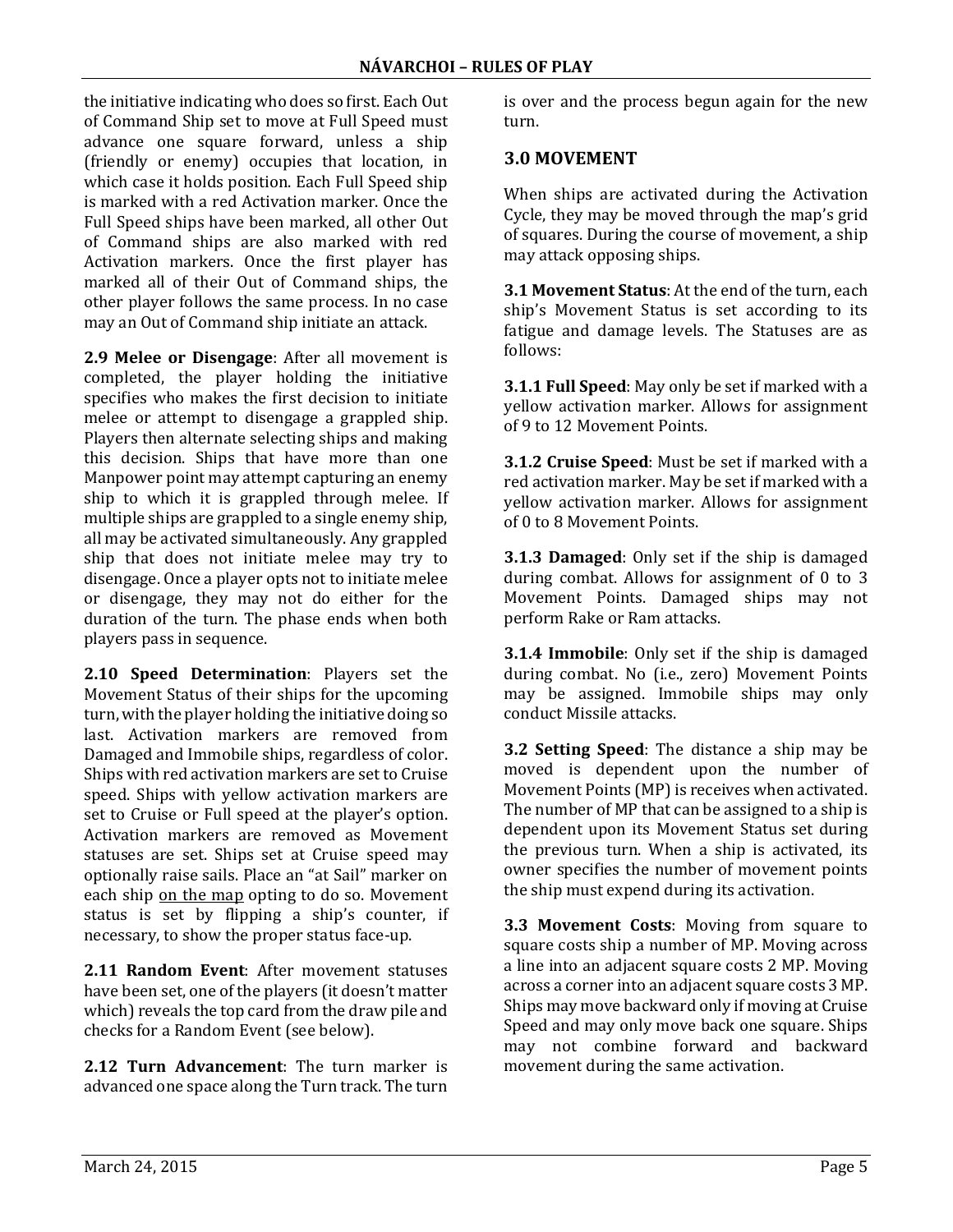**3.4 Ship Facing:** When moving from square to square either orthogonally (across a line) or diagonally (across a corner), a ship must move into the forward (or rear if moving backward) square. 

**3.5 Turning:** A ship may face in one of eight directions within a single square. Upon moving into a new square, a ship may adjust its facing a number of directions (or "points") depending upon its Movement Status. A ship moving Full Speed may adjust its direction only one point to the left or right. A ship moving at less than Full Speed may adjust its direction up to two points in either direction unless moving backward, where only one point may be turned. Turning costs a number of MP equal to one-half a ship's Size value, rounded down. However, a ship opting to expend no MP when activated may rotate to face any direction within its square.

**3.6 Avoidance**: Upon (and only upon) a ship's activation, it can expend two MP to rotate one point in either direction. Once a ship expends MP for any purpose, it may no longer take advantage of Avoidance.

**3.7 Fatigue**: Rowing is a tiring chore and the faster a ship moves, the more quickly its crew tires. After a formation has complete its move, the ships within it are marked with an Activation Marker that indicates their Fatigue status. The markers are placed on the ships on the map as follows, according to the ship's current Movement Status:

**3.7.1 Full Speed**: Place a red marker.

**3.7.2 Cruise**: If any ships in the formation expended four or more MP, roll a die. If the roll is greater than the crew's Quality, place a red marker on all ships, otherwise place a yellow marker. If all ships expended less than four MP, place a yellow marker on each.

**3.7.3 Damaged:** A damaged ship is always marked with a red marker after movement.

**3.7.4: Zero MP**: If the ship expended no MP when activated, place a red marker (the crew is not really tired, but can simply not go from zero to Full speed at once). This includes ships that were part of a formation moving at Cruise speed that may have made its fatigue roll

**3.8 Speed Determination:** At the end of the turn, players examine the Fatigue status of each of their ships and set their Movement Status accordingly. Any ship at Full speed with a red marker must be flipped to its Cruise speed side. Any other ship with a red marker must remain on its current side. Any ship with a yellow marker may be flipped to its Full speed side.

**3.9 Setting Sail:** When determining movement status during the Speed Determination players may optionally raise or lower sails on their ships. Using sails is a way to get ships under way while giving the crew a bit of a rest. It also comes at a cost. Raising sails requires a die roll less than a ship's quality rating. Lowering sails is automatic.

**3.9.1 Sail Movement Effects:** Only ships with Cruise or Damaged movement status may set Sails. Doing so provides a ship with  $+2$  MP if the wind is blowing from directly behind (either directly or from one point off rear) when initially activated. In addition, the bonus received is deducted from the ship's Fatigue roll if moving at Cruise speeds.

**3.9.2 Sail Combat Effects**: A ship at sail may not Rake nor conduct Missile combat. It may Grapple and Ram, but doing so incurs a -2 and -4 penalty, respectively. Any ships at sail immediately lose that status upon grappling.

**3.10 Stacking:** Ships may not end their movement in the same square as an opposing ship except as the result of Ramming or Grappling (see below). No more than three ships (including Awash markers) may occupy the same square at any time. Ships may not move through a square containing three ships.

**3.11 Leaving the Map**: If a ship leaves the map not as part of a Ram, Grapple or Rake attack, it may not re-enter. It is not considered sunk, but is simply out of the game.

A ship may be compelled to exit the map as part of a Ram, Grapple or Rake attack. In these cases, place the exiting ship next to the square to which it would be adjacent had an additional row or column of squares been available. At the beginning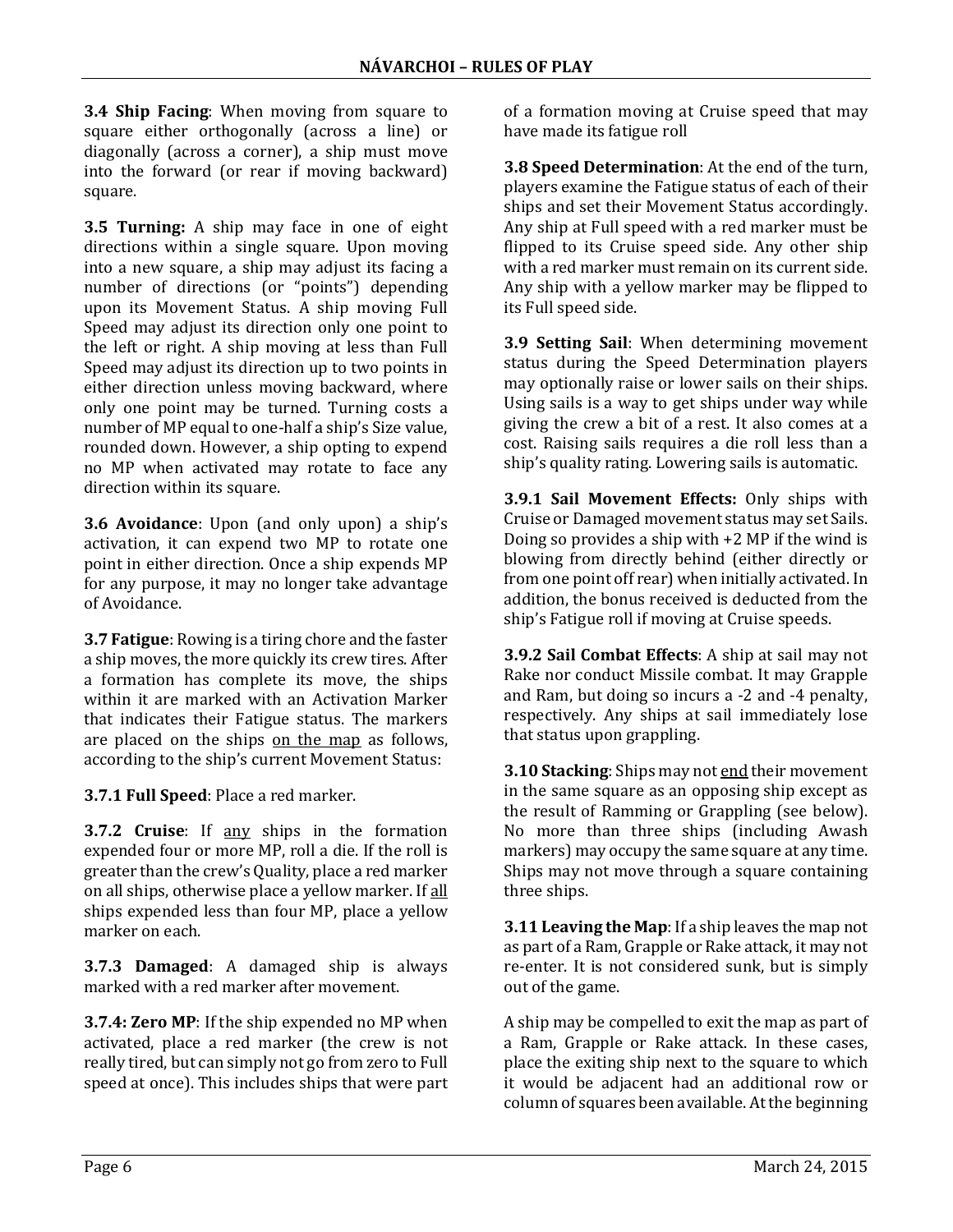of the next turn, these ships are out of command. When activated, they may reenter the map at Cruise speed, up to three squares from their current position and are marked with a red activation marker.

**3.12 Reinforcement Entry:** When a scenario requires the entry of ships through a specific square or squares, the cost to move into an entry square increases by  $+2$  for each ship previously entered through it (i.e. it costs the first ship 2 MP, the second 4 MP, the third 6 MP, and so on).

Reinforcements must enter as part of a formation, with all limitations that this entails. Any ships that cannot enter as part of a formation must wait until subsequent turns to enter. They may not enter as "out of command." Entry may be delayed if desired. 

**3.13 Liburnian Galleys:** The Liburnian galley design (later adopted by the Romans) was in between a Bireme and Trireme in size. Essentially, it was a quicker, beefed up version of the former. To show this difference, Liburnians gain up to  $+2$ MP when set to Cruise or Full Speed. Also, a formation only comprised of Liburnians also deducts -1 from Fatigue rolls.

# **4.0 COMBAT**

The ultimate goal of each scenario is to capture or destroy as many opposing ships as possible. This is done through the mechanics outlined here.

**4.1 Raking:** Raking (or shearing) is an attack through which a moving ship attempts to tear the oars from one side of an enemy vessel. To Rake an enemy ship, an undamaged moving ship must enter its square through the front or rear square and have sufficient MP to move into the opposite rear or front square. If the moving ship does not have sufficient MP to do so, it may not Rake. To complete the attack, the moving ship enters the target's square and both players roll a die and add their respective fleet qualities. If the attacker's modified roll is greater than the defender's roll, the attack succeeds and the target vessel is damaged (or immobilized if already damaged). Replace (or flip) its counter accordingly. In addition, mark the target ship with a red activation marker. If the attacker's modified roll is less than

or equal to the defender's, the attack fails. Regardless of whether the attack succeeds or not, the ship must continue its move into the square opposite to the one through which it entered the defender's square.

**4.2 Ramming:** The purpose of ramming is to put a hole in the hull of an opposing ship in an effort to sink it. Ships of the period were often armed with heavy beams at their bows to aid with this type of attack. To Ram an enemy ship, the moving ship enters the target square from any direction and must have sufficient MP to exit into any adjacent square other than the one through which it entered. In addition, a ship may not ram a fully stacked square. To complete the attack, the moving ship enters the target's square and both players roll a die. Review the Ram Combat Results chart for any modifiers to each die roll.

Deduct the defender's modified die roll from the attacker's modified roll and review the Ram Combat Results chart for the appropriate effect. Any ship rendered Immobile replaces or flips its counter to Immobile status. Grappled ships are stacked in the defending ship's hex and marked with a Grappled marker. If the attacker's roll is at least  $+11$  higher than the defender, he has the option to choose whether or not the two ships are grappled. If the attacker opts not to grapple, withdraw the moving ship to the square (and facing) through which it entered the target's square (provided it is not occupied by another ship). If a withdrawal is not possible due to stacking, the attacker must grapple the defender. If a withdrawal occurs, both ships are marked with red Activation markers.

**4.3 Missile Fire:** Many ancient vessels were without upper decks, leaving crew and marines vulnerable to missile fire by enemy vessels. Eliminating an enemy ship's manpower limits its speed and ability to capture other ships. Every ship begins with a Manpower rating equivalent to its size (Biremes are 2, Quinqueremes are 5 and so on). Missile attacks are applied against this value. Any successful Missile attack reduces the target's Manpower rating by one or more, to a minimum of one. An active ship may fire at a grappled or adiacent ship. Both players roll a die. Each die roll is modified as noted on the Missile Combat Results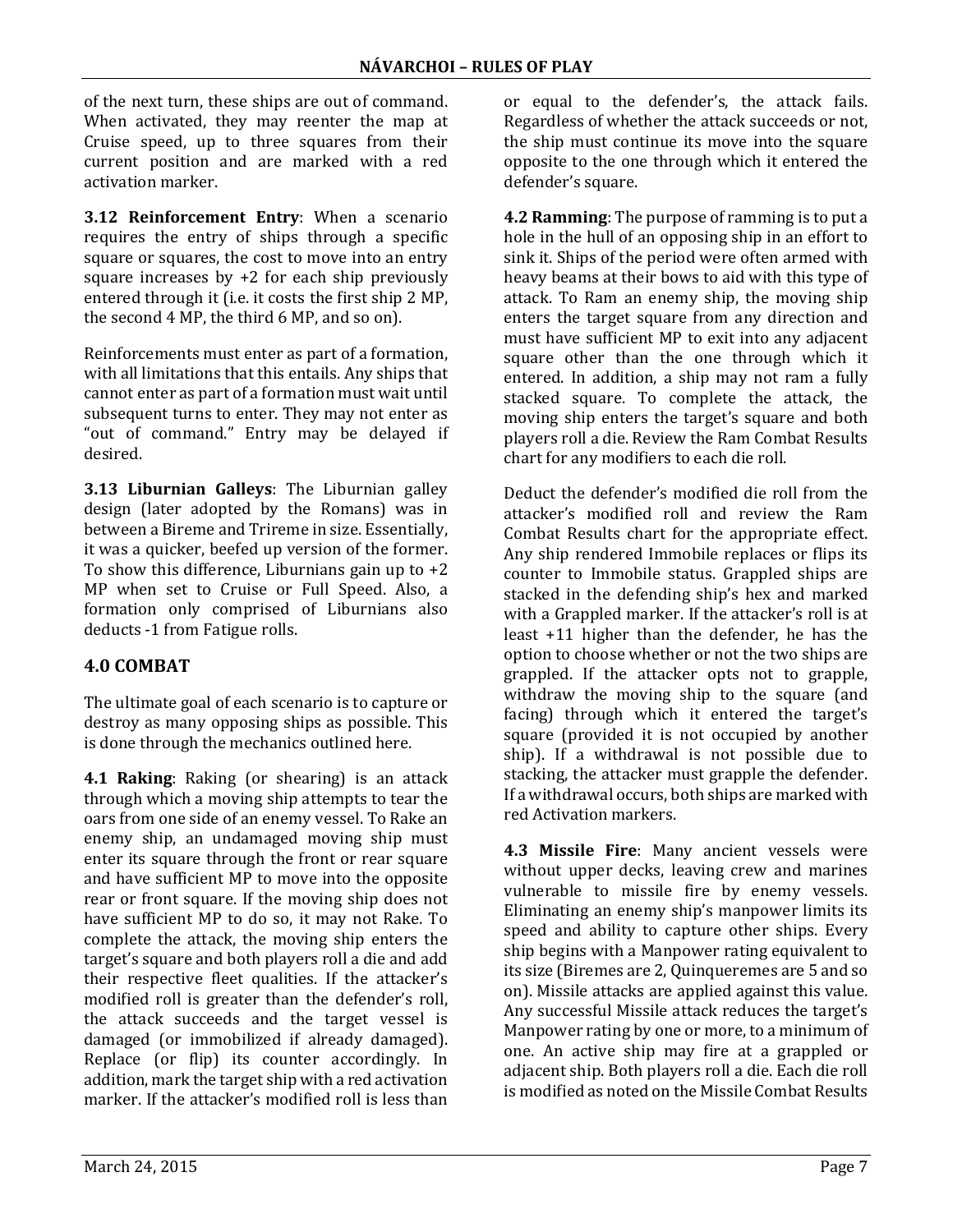table. If the attacker's modified roll is less than or equals the defender's there is no affect. If the attacker's roll is greater than the defender's the difference indicates how many Manpower hits the defender suffers. Place a current Manpower chit beneath the defending ship to indicate status modifications. Regardless of damage sustained, a ship's Manpower may never drop below '1.'

A missile attack is modified as follows:

**4.3.1 Manpower vs Size:** The current Manpower rate of the attacking ship is added to the attacker's die roll. The ship's Size is added to the defender's roll. 

**4.3.2 Towers**: Some of the larger vessels were armed with missile towers, allowing for attacks at greater range (as well as down into unprotected manpower). Any ship armed with towers allows missile attacks against ships up to one square away. Intervening ships do not block these longrange attacks. In addition, ships equipped with towers are indicated with a tower value  $(1, 2, etc).$ Ships without a value have a value of zero. The attacker or defender with a greater tower value adds an additional +2 to their die roll.

**4.3.3 Cataphracted Ships:** All ships of Type 4 or higher are "cataphracted" as are those marked with a yellow circle behind its size rating. These ships are covered by rudimentary armor and decking above the oarsmen. Cataphracted ships add  $+2$  to their defending die roll.

**4.3.4 Ballistae**: Ballistae were siege weapons that fired heavy missiles over a great distance. Missile attacks from ships armed with Ballistae (or Harpax)  $add +1$  to their die roll.

**4.3.5 Grappled Targets:** When firing at (not within) a square that includes grappled targets, all of those ships are subject to damage from Missile fire. Roll individual defensive dice for each defending ship and compare the result to the single attack die roll.

**4.4 Grappling:** Players may acquire a greater victory through the capture of enemy ships. The first step in doing so is through grappling. Grappling may occur as part of the Ramming process. Ships may also grapple without ramming. This process is outlined here. A ship moving through an enemy ship's square may attempt to grapple it. The moving ship must have sufficient MP to exit into an adjacent square. Upon entry into the enemy square, both the attacker and defender roll a die and modify each according to the Grapple Combat Results chart. 

Some ships were armed with the Corvus (a hinged gang plank with a spiked end that would be dropped into an enemy ships' deck) or a Harpax (a primitive harpoon device with an attached grappling hook fired from a Ballista). A Corvus may only be used once, while a Harpax may be used multiple times during a game. Discard a ship's Corvus marker after it's been used.

If the attacker's modified roll is greater than the defender's roll, the ships become grappled. The ships are stacked together in the target's square and marked with a Grappled marker. If the roll is less than or equal to the defender's roll, the grapple attempt fails and the active ship must continue its move. Grappled ships are considered immobile. 

**4.5 Multiple Attacks:** With the exception of Melee (which has its own phase), none of the attacks a ship can make are mutually exclusive. A ship may conduct missile fire, grappling attempts and ramming once each during the same activation. Note, however, that successful ramming and grappling both end a ship's activation (and thus may not allow the completion of other attacks). Also note that a ship may not Rake and Ram in the same square. Whenever a ship intends to complete multiple attack types in the same square, all must be declared before any are completed.

**4.6 Melee Combat**: Enemy ships are captured through boarding and hand-to-hand combat. Many ships of the period were armed with contingents of Marines to do just that. A ship's Manpower value is an indication of its ability to capture another vessel.

**4.6.1 Melee Decision**: Melee is handled during its own phase, after all Out of Command movement has been completed. The player holding the initiative determines who goes first during this phase. The first player selects a square where a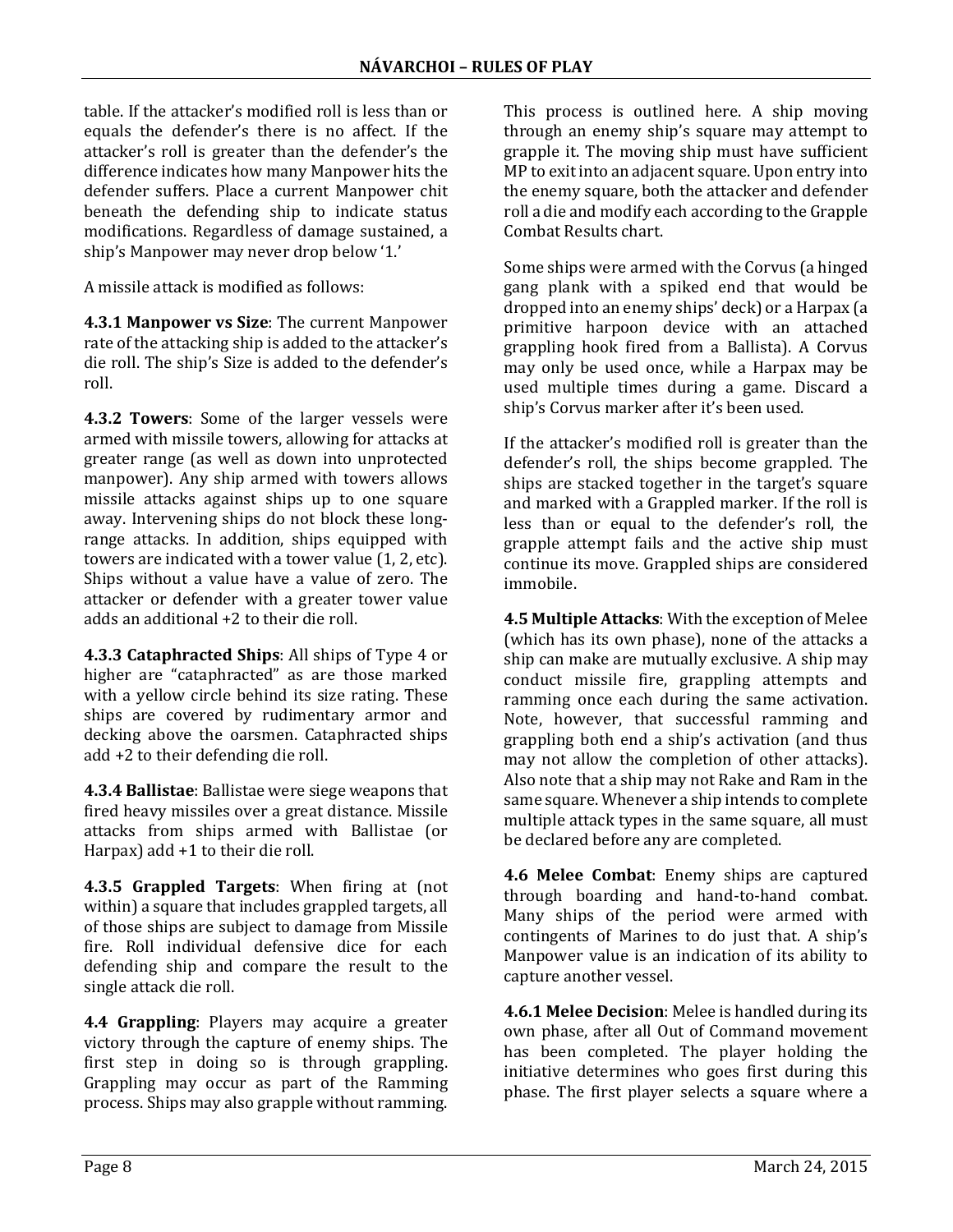ship is currently grappled to an enemy ship. If their ship has at least two Manpower points it may initiate the Melee process (otherwise it may attempt to disengage). A square may only be selected for Melee once. Once complete, the other player selects a different square with grappled ships and makes the same decision. Players alternate back and forth until all grappled ships have performed melee or attempted to disengage. At any point, a player may opt to pass rather than activate a ship. Once a player passes, he or she may no longer activate ships. The other player may then activate as many of his or her ships as desired, until there are no more ships to activate or the other player passes as well.

**4.6.2 Melee Process**: To complete a melee, both players roll a die and add their respective Ouality and current Manpower. Deduct the defender's roll from the attacker's and review the Melee Combat Results chart to determine the outcome of the melee. Either or both ships may lose one Manpower point as a result of the melee or the defender's ship may be captured. Except through capture, no ship's Manpower can be reduced to less than one point.

**4.6.2.1 Captured Ships:** All captured ships have a Manpower value of one (1). Place a "Captured" marker on top of a captured ship on the map to show its status. A captured ship functions in the same manner is a non-captured ship, albeit controlled by the capturing player. A captured ship may be recaptured and if it is, flip the marker to its recaptured side. When activated, a captured ship may be scuttled (replace the ship with an Awash marker). Captured ships may be part of a friendly formation.

**4.6.2.2 Multiple Ships:** There may be cases where two ships are grappled to a single ship. If the twoship owner is active, both ships melee simultaneously by adding their available Manpower together when attacking. If the singleship owner is active, he may either attack a single ship or split his available Manpower to attack both grappled ships as two separate but simultaneous attacks. When attacking a single ship, the attacker suffers a -1 modifier to the attack die roll. When splitting attacks, both must include at least two Manpower points (as a ship requires at least two Manpower to make any melee attack).

**4.6.3 Disengagement:** A ship that begins its activation during the Melee/Disengagement phase when grappled to one or two ships may attempt to cut free in lieu of melee. Selecting a square for Disengagement does not preclude it being selected by the opposing side later for Melee if the Disengagement attempt fails. A player may not attempt to take both actions in a single square. Generally speaking, there must be an adjacent square for each disengaging ship. If no squares exist, no disengagement may be attempted.

- Single Ship Grappled To Single Ship: Roll a die less than the ship's quality rating. If successful, the disengaging ship is placed in an open square and faced as desired.
- Single Ship Grappled To Two Enemy Ships: Roll a die and apply a  $+2$  modifier. If the roll is less than the ship's quality rating, place the disengaging ship in an open square faced as desired. The enemy then places either of his ships in another open square and faces it as desired.
- Two Friendly Ships Grappled To An Enemy Ship: Roll a die and apply a  $-2$  modifier. If the roll is less than the ship's quality rating, place the disengaging ship in an open square, faced as desired. The other friendly ship may be placed in another open square if available. Otherwise, the second ship remains grappled to the enemy.

*NOTE: Disengagement attempts from captured ships are automatic (no die roll is required), but this completes the activations of all ships involved.*

# **5.0 RANDOM EVENTS**

During the Turn Advancement phase, one player turns over the top card on the card deck and checks for Random Events. Random Events are indicated by the symbol  $(i$ f any) in the upper-right corner of the revealed card. If there is no symbol, no event takes place, otherwise note the symbol type and complete the event as outlined below:

**5.1 Reshuffle:** If the Reshuffle symbol is displayed, reshuffle the action deck.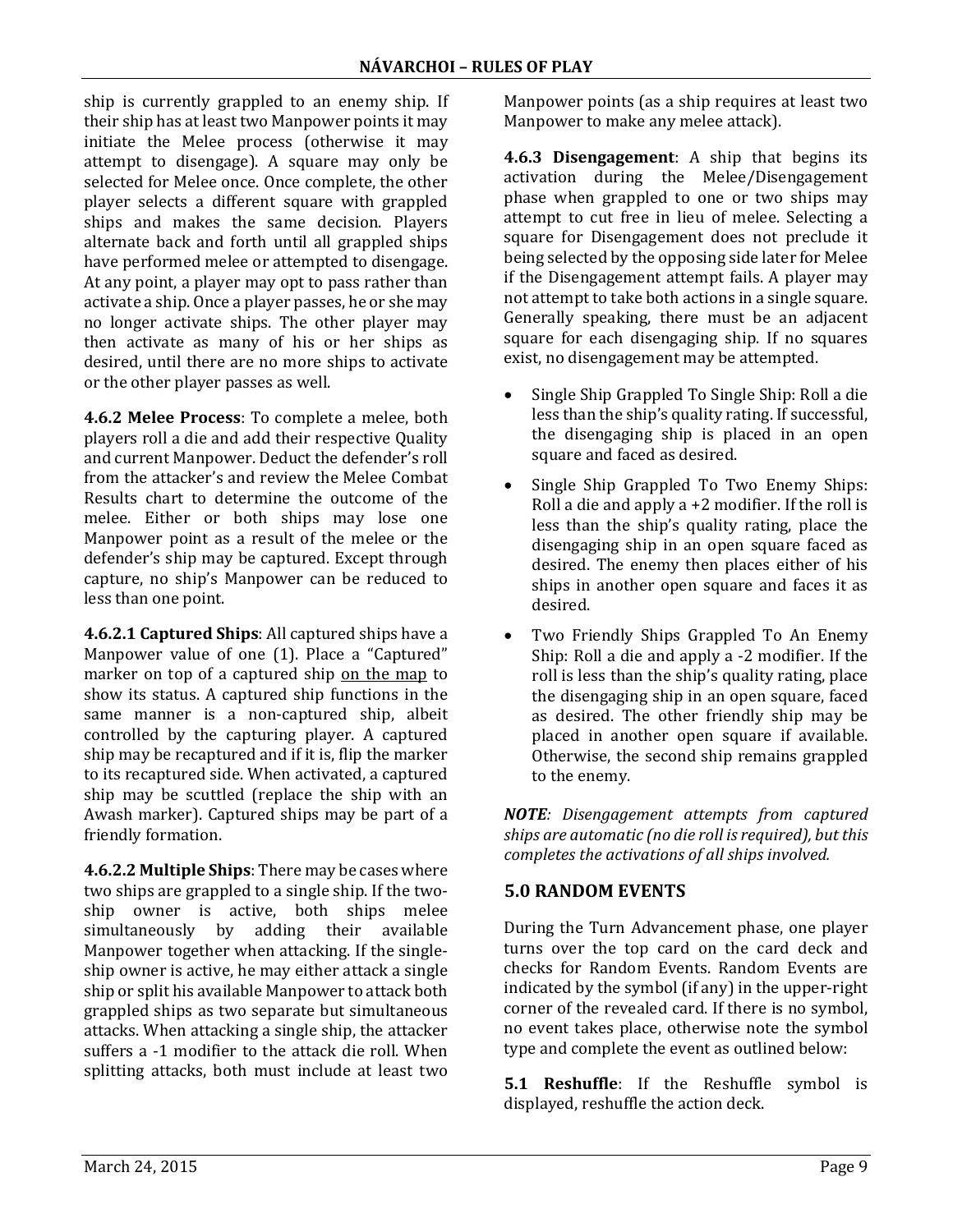**5.2 Time Advance:** If the Time Advance symbol is displayed, advance the Turn marker one additional space on the Turn Track.

**5.3 Sinking:** If the Sinking symbol is displayed, roll a die for each currently Immobile ship. If the roll is greater than that ship's Manpower rating, replace it with an "Awash" marker. The ship is considered sunk. If a grappled ship sinks, roll a die for the other ship(s). If the roll is greater than the ship's Manpower, it sinks as well. Otherwise, it has cut free.

**5.4: Drift**: If the Drift symbol is displayed, move each grappled and/or immobile ship (including Awash markers) one square in the direction the wind is blowing. A ship will not drift into an occupied square. A ship drifting off-map is considered Sunk for victory purposes.

**5.5 Wind**: If the Wind symbol is displayed, roll a die and adjust the wind marker a number of points clockwise, per:

- **DR Change**
- 0‐4: 1 Point
- 5‐7: 2 Points
- 8‐9: 3 Points

# **6.0 ACTION EFFECTS**

At the center of each Action card is event text that can be used rather than the Activation number. Each event includes a title for the Action card followed by the text of the effect. The event text may contradict and supersedes other written rules. The use of each card is self-explanatory. There are four varieties of events: Action, Reaction, Bonus and Battle.

**6.1 Action Cards:** These events are played as an Action for the active player, in lieu of using the card for its Activation points or as a Planning card. If two Action cards are played simultaneously, the one with the higher Activation value takes precedence (if relevant). In case of ties, the player holding the initiative determines precedence.

**6.2 Reaction Cards:** These events are used by the inactive player to respond to the active player's move or card play. A Reaction card is a means through which an inactive player can act out of sequence. After the text of a Reaction card has been fully resolved, the active player continues his move, if possible.

**6.3 Bonus Cards**: These events are played in addition to the play of an Activation card and only affect those ships activated during that impulse (unless noted otherwise). A player may play any number of Bonus cards and all are discarded upon completion of the current impulse.

**6.4 Battle Cards:** These events are played upon initiating the type of combat specified on the Battle card. Each Battle card specifies when it can be played during a battle. Those cards played at the outset of combat are played face down, with the attacker committing cards first, followed by the defender. Any number of Battle cards may be played during a battle, as long as each is relevant to the type of combat being resolved.

## **7.0 VICTORY**

Generally, a player wins through sinking or capturing more, better ships than are lost. Each ship is worth a number of Victory Points  $(VP)$ equal to its Type value (i.e. a Bireme is worth 2 VP, a Quadreme is worth 4 VP and so on), plus one for each Cataphracting, Towers, Ballistae, Harpax and Liburnian. Each captured ship earns a  $+50\%$ bonus in VP (so a captured Quinquereme is worth 7.5 VP). Retain all fractions. In addition to VP earned from sinking or capturing ships, scenarios may also provide additional VP for exiting ships from the map or other various victory conditions.

## **8.0 SCENARIOS**

The scenario cards included with *Návarchoi* provide background and setup instructions for each battle that can be fought by the players. Each scenario specifies the fleet make-up of each force involved and where the ships are setup on the map in addition to each fleet's Quality rating and initial hand-size. Any special rules included on the scenario cards may conflict with and supersede standard rules.

The units used are described by the count of each, along with any special armament: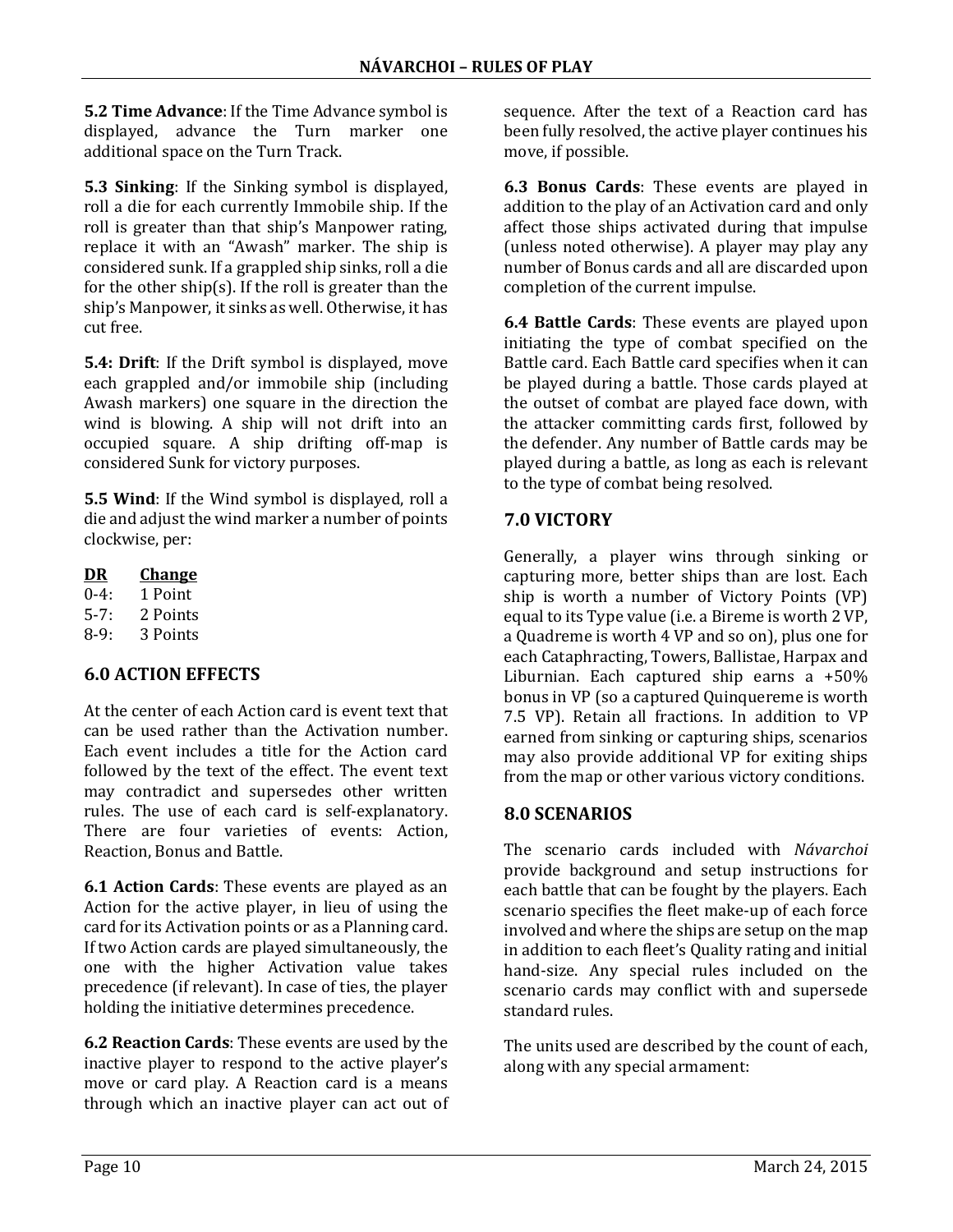Example:  $5 \times$  Cataphracted Trireme  $(3)$ ,  $10 \times$ Quinqueremes (5 with Ballistae)

The numbers in the parenthesis indicate the Ship Type on the counters used (3: Trireme, 5: Quinquereme, etc). Any ship with a Cataphracted indication use ship counters with a yellow symbol behind its Ship Type value. Only Triremes require this additional specification as all ships larger than a Trireme are cataphracted by default.

Unless specified otherwise through Special Rule, set up all ships with a Movement Status of "Cruise."

Each scenario is also listed with a Game-End die roll value. After the 10th turn of any game, players start rolling to see if the scenario ends. At the end of the 10th turn, after checking for any Events, one of the players rolls a die. If the value is less than or equal to the scenario's Game-End value, the game ends immediately and victory points are tallied. Regardless of these die-roll results, a scenario never extend beyond 20 turns.

## **9.0 ACKNOWLEDGEMENTS**

*Návarchoi* is not the first game to cover ancient naval combat. There are several board and miniature games currently available. A few of these have provided inspiration toward the design of *Návarchoi* . 

- *War Galley* (GMT Games) is one of my favorite naval games and was also an inspiration in the design of my Age of Sail design: *Flying Colors* (GMT Games). It is the yardstick by which I measure *Návarchoi* . I'm hoping that all that can be accomplished within *War Galley* can also be done within *Návarchoi* . *War Galley* also acts as a resource in the design of the scenarios. Many thanks to Richard Berg (designer) and Alan Ray (developer) for creating such a great gaming experience.
- *Ram Speed* (Metagaming) is a low-complexity game on ancient naval warfare. I acknowledge its design through my attempts to keep *Návarchoi* as simple as possible, opting for abstraction over fine details in order to keep the play experience quick and intense. Thanks to Colin Keizer (designer) for showing that good things do come in small packages!
- **Ancients** (3W) is a low-complexity game on ancient tactical warfare that includes an often over‐looked naval component. To be honest, there's really nothing derived from Bill Banks' design. However, the game is very important in that it provided the inspiration to create a partner game to my *Ancient Battles Deluxe* (Victory Point Games) design. Thanks to Bill Banks for providing that inspiration and to Alan Emrich for hounding me to create an ancient naval combat game of my own.
- Naumachiae (Langton Miniatures) is a lowcomplexity miniatures system designed for quick play, but still retains the major aspects of ancient naval combat. Like *War Galley*, I referred to this rules set to ensure that I have covered my bases. Thanks to Martin Johncock (designer) for putting together a comprehensive yet accessible system.

## **10.0 RESOURCES**

- **Casson, Lionel:** Ships and Seamanship in the Ancient World; Johns Hopkins University Press; 1995
- **Dickie, Iain** (et al): Fighting Techniques of Naval Warfare; Amber Books, Ltd; 2009.
- **Eggenberger, David**; An Encyclopedia of Battles; Dover Books; 1985
- Grainger, **John D**.; Hellenistic and Roman Naval Wars; Pen & Sword Maritime, 2011.
- **Grant, R.G.**; Battle at Sea; DK Books; 2008.
- Murray, William M.; The Age of Titans: The Rise and Fall of the Great Hellenistic Navies; Oxford University Press; 2012.
- Rickard, J; Battle of Salamis of Cyprus, 306 BC; http://www.historyofwar.org/articles/battle s\_salamis\_306.html
- Rickard, J; Battle of Eurymedon, July or August 190 ; http://www.historyofwar.org/articles/battle s\_eurymedon.html
- Rogers, W. L.; Greek and Roman Naval Warfare; United States Naval Institute; 1937.